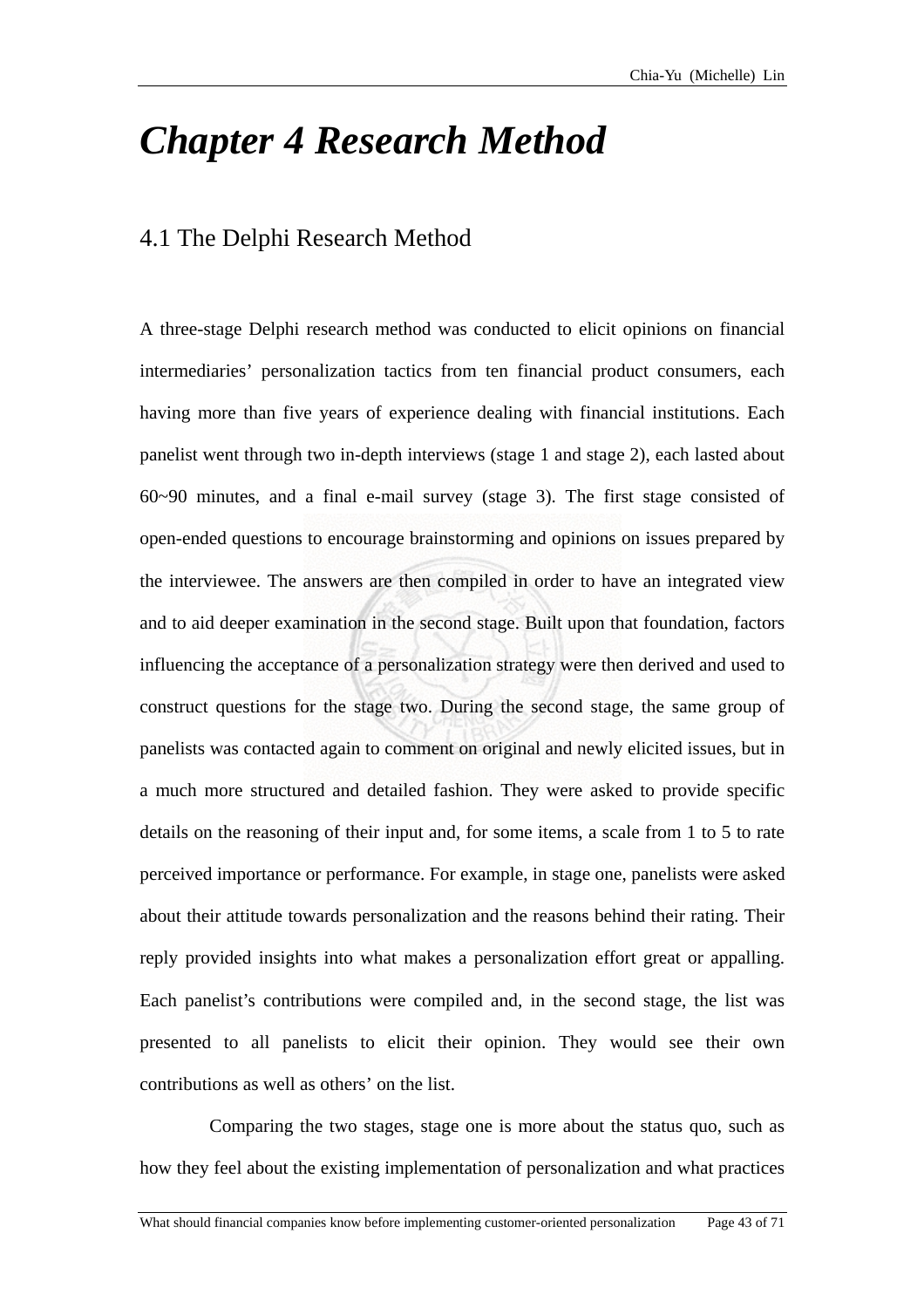they consider good or bad. On the other hand, stage two is more forward-looking. For instance, panelists were asked in detail how should current practices of personalization be improved in several areas, and what benefits they expect from a well-executed personalization initiative.

In the third stage, panelists were presented with a list of issues that had been agreed as important in financial industry's personalization. They were asked to rank each according to its importance relative to others.

The Delphi method is appropriate in this case because there is an insufficiency of well-established models for personalization strategy in the financial industry. The Delphi method aims at distilling and structuring opinion from panel participants until a consensus or pattern is formed (Helle, Reijonwn, Mannermaa, 2003). The Delphi method has the advantage of using a committee while dissuading the adverse effects of group conference situations (Bookbinder, Imada, Lynch, 1994). Further, it is appropriate for collecting opinion from geographically dispersed experts (Helle et. al., 2003). The size of a Delphi survey depends on the homogeneity of the expert population and whether the study searches for qualitative or quantitative results (Delbecq, Gustafsson, Van de Van, 1975). Other Delphi surveys have varied in size from 10-15 up to 2000-3000 participants. As this research searches for mainly qualitative information that may help construct a personalization strategy model, a small group of ten participants was considered adequate.

## 4.2 Panelist Selection

Bachelor degree is the minimum education level of the panelists. Seven panelists are in the 26 ~35 age group, the other three are above 50 years old. Four panelists are in the service industry, specifically, two are in the financial industry but not in the